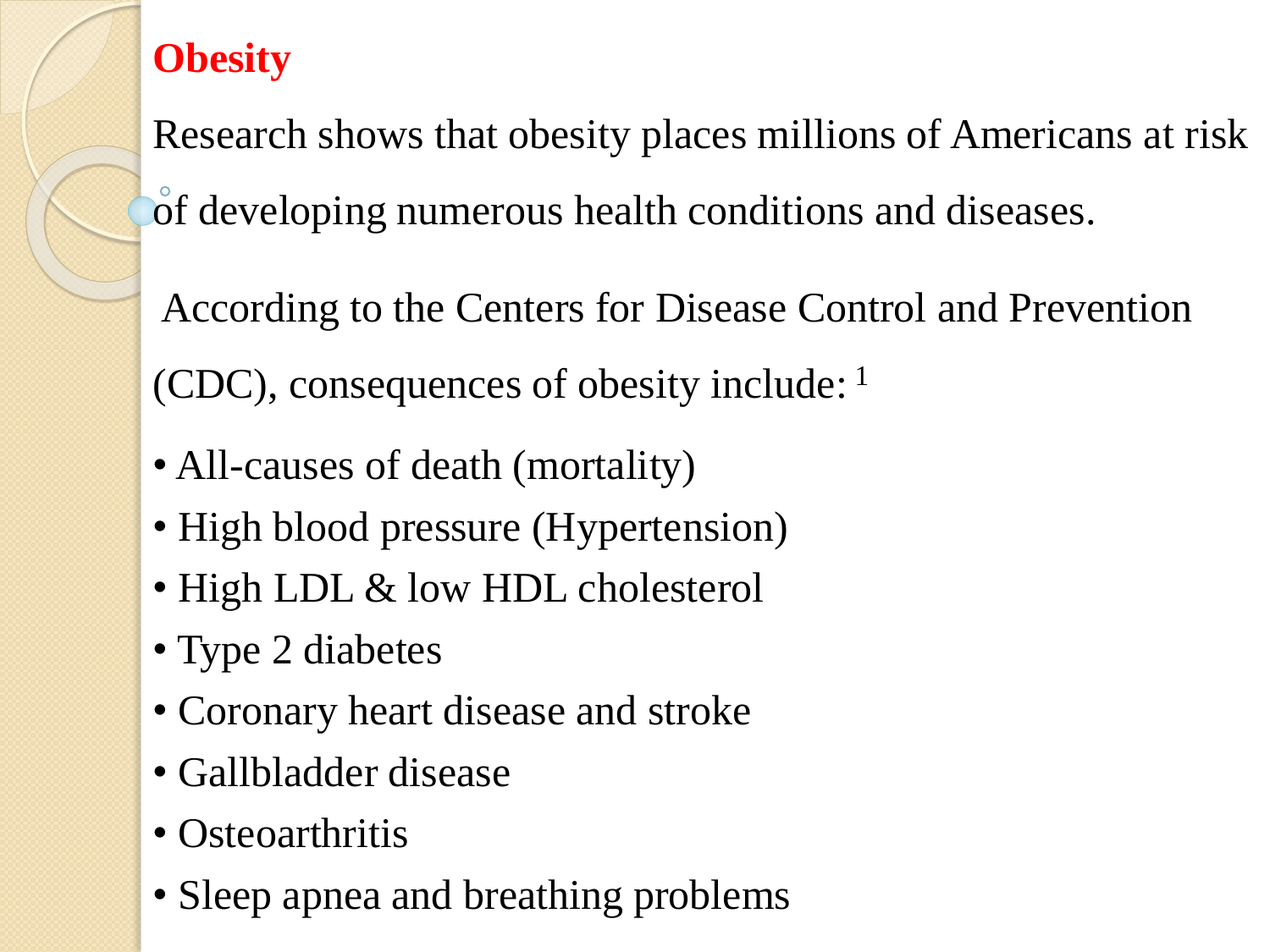Obesity can also lead to several types of cancer, such as endometrial, breast, colon, kidney, gallbladder, and liver cancer.<sup>1</sup> However, despite the negative risks associated with excess body fat, it is a well known fact that our bodies could not function properly without a certain amount of body fat. In healthy men the necessary amount of essential body fat is approximately 4-5 % of total body weight. For women it is approximately 11-12% of total body weight.

This essential body fat is found in and around many of our organs, such as our heart, lungs, liver and kidneys. Even our bone marrow, muscles and nerves contain essential body fat.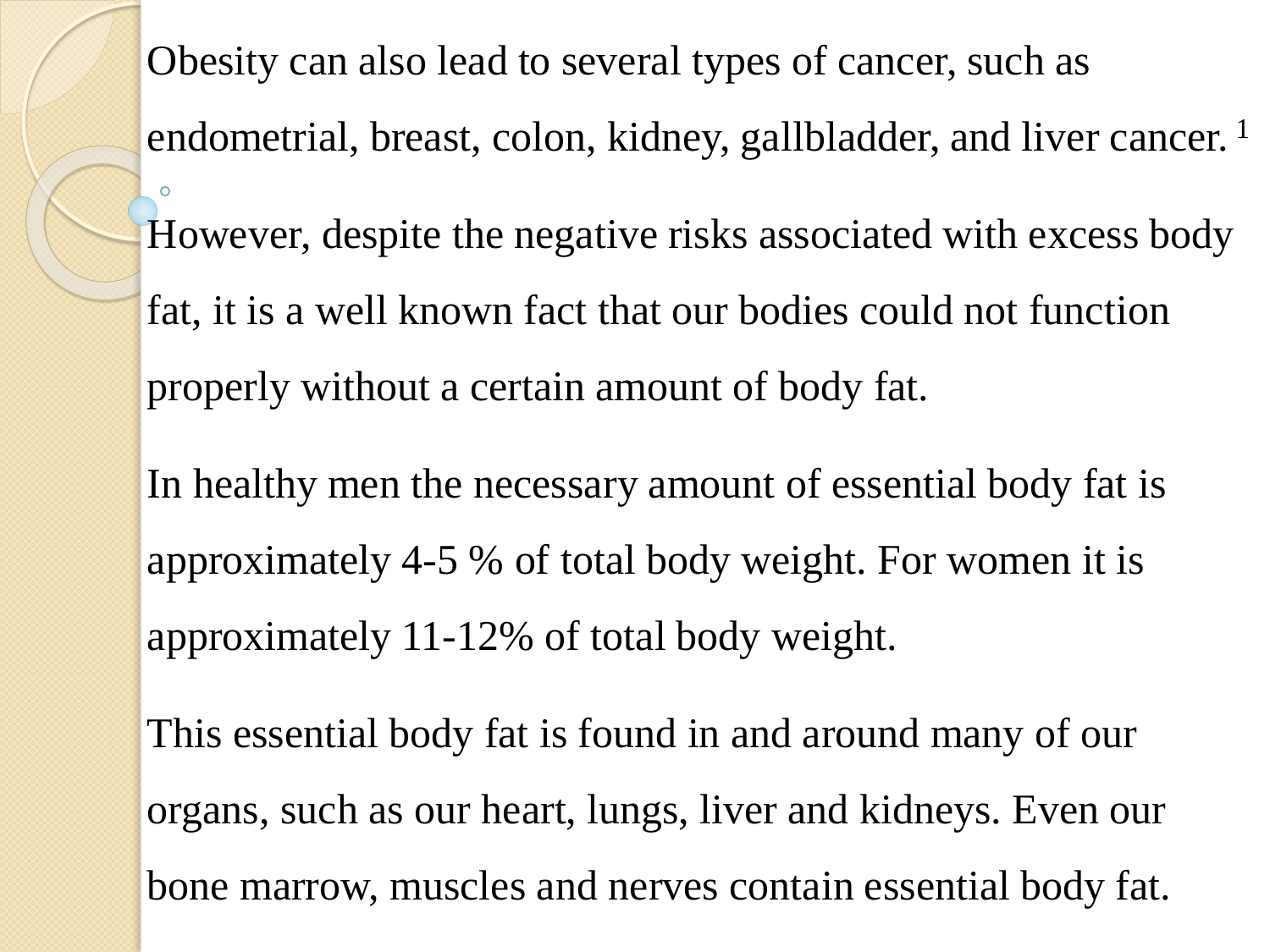## **To calculate your BMR, use the following formula:**



**EXAMPLE:** A person weighs 160 lbs



Essentially, if this person stayed in bed all day without moving, their body would still burn 1745 calories performing all of its internal bodily functions.